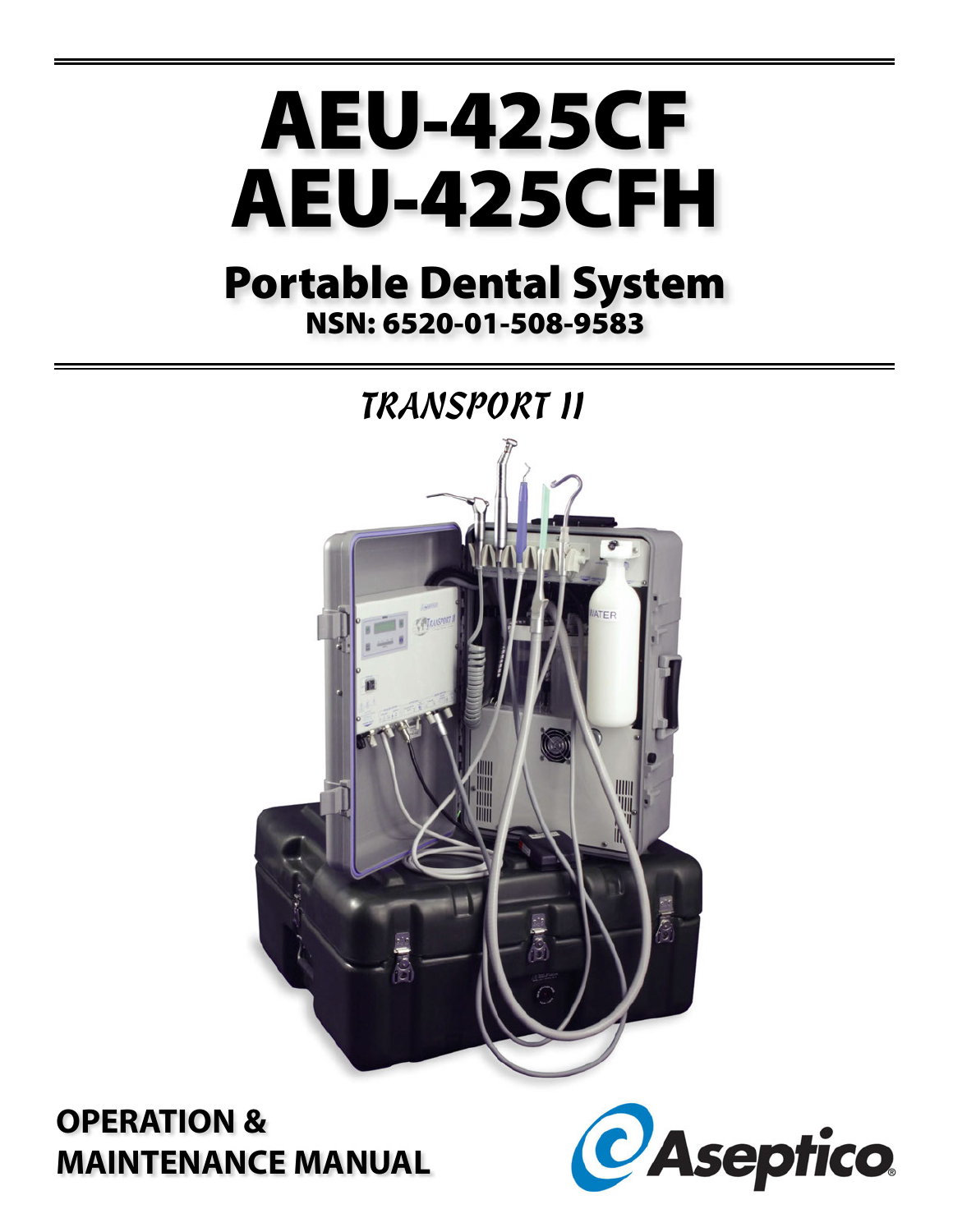# **TABLE OF CONTENTS:**

| Specifications 2                             |
|----------------------------------------------|
| Safety Precautions 3                         |
| Setting Up the Unit 4                        |
| Figure 1 - Motor Connection 4                |
| Figure 2 - Handpiece Alignment 4             |
| Figure 3 - Motor Endcap 4                    |
| Figure 4 - Waste Tank Connections 4          |
| Figure 5 - AEU-425CF/CFH Left Side 5         |
| Figure 6 - AEU-425CF/CFH Right Side 6        |
| Figure 7 - Electric Control Console Detail 7 |
| Figure 8 - Instrument Holder Detail 7        |
| Figure 9 - Power Inverter & Nato Connector7  |
| Operation Functions 8                        |
|                                              |
| Sterilization & Maintenance 11               |
| Figure 10 - Motor Plugs 11                   |
| Figure 11 - TA-90D Syringe 12                |
| Extension Cord Recommendations 12            |
| Figure 12 - Wire Gage Chart 12               |
|                                              |
| Warranty Back Cover                          |

# **SYMBOL DEFINITIONS:**

|      | Type B Equipment                             |  |  |  |
|------|----------------------------------------------|--|--|--|
|      | Attention, consult<br>accompanying documents |  |  |  |
|      | Dangerous Voltage                            |  |  |  |
|      | Alternating current                          |  |  |  |
|      | Protective earth (ground)                    |  |  |  |
| IPX1 | Protect Against Dripping Water               |  |  |  |
|      | Serial Number                                |  |  |  |
|      | Do Not Throw Into Trash                      |  |  |  |

| To prevent injury to people and damage to property,<br>please heed relevant warnings and remarks. They are<br>marked as follows: |                                                                 |  |  |  |  |
|----------------------------------------------------------------------------------------------------------------------------------|-----------------------------------------------------------------|--|--|--|--|
| <b>WARNING:</b>                                                                                                                  | Serious injury or death may result if<br>ignored.               |  |  |  |  |
| <b>CAUTION:</b>                                                                                                                  | Damage to property or the environment<br>may result if ignored. |  |  |  |  |
|                                                                                                                                  | Important additional information and hints.                     |  |  |  |  |



MEDICAL EQUIPMENT WITH RESPECT TO ELECTRIC SHOCK, FIRE AND MECHANICAL HAZARDS ONLY IN ACCORDANCE WITH UL 2601-1 CAN/CSA C22.2 No. 601.1



NOTE: The appliance inlet is the mains disconnect means.

Environmental Conditions:

Operating Temperature: 1° to 45° C (33.8° to 113° F) Transport/Storage Temperature: -20° to 60° C (-4° to 140° F) Relative Humidity: 5 to 95% non-condensing Altitude: 0 to 3048 meters (0 to 10,000 feet)

Equipment not suitable for use in the presence of a flammable anaesthetic mixture with air or with oxygen or nitrous oxide.

WARNING: This device has been tested and found to comply with the emissions requirements of IEC 60601-1-2:2001-09. These requirements provide reasonable protection against harmful electromagnetic interference in a typical medical installation. However, high levels of radio-frequency (RF) emissions from electrical devices, such as cellular phones, may disrupt the performance of this device. To mitigate disruptive electromagnetic interference, position this device away from RF transmitters and other sources of electromagnetic energy.



Aseptico Inc. • P.O. Box 1548 • Woodinville, WA 98072 (Shipping) 8333 216th Street S.E. • Woodinville, WA 98072 International (425) 487-3157 • Toll Free(800) 426-5913 www.aseptico.com • info@aseptico.com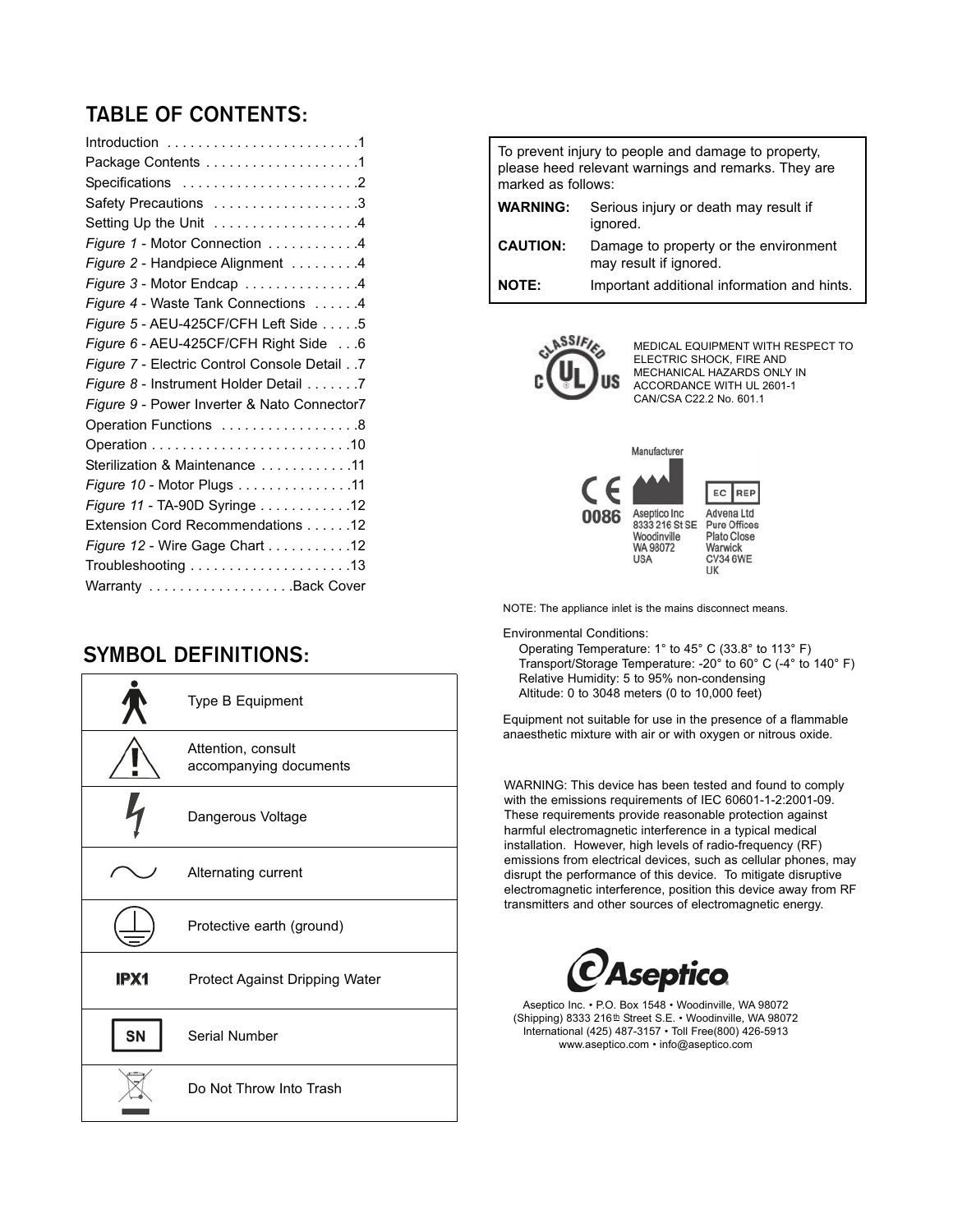Your new Aseptico Transport II MDS Portable Dental System is the finest portable electric military field dental system available. The AEU-425CF/CFH features a high-torque brushless micro motor with digital speed control, a 3-way air/water syringe, HVE and saliva ejector vacuum systems, a self contained water system, oilless air compressor, and vacuum pump. The entire dual voltage system comes in a Mil. Spec. Case for maximum portability.

*Congratulations!*

This system is engineered to provide many years of reliable service. Please read the instructions provided in this manual to receive the best and longest service from your Aseptico equipment.

Separate manuals may be provided to cover the operation and maintenance of handpieces or other accessories for your unit.

## **PACKAGE CONTENTS:**

- Portable Console Case with Electronic Control, Compressor, and Vacuum Pump.
- AE-200-30 Autoclavable 30K Brushless Micro Motor
- HVE and Saliva Ejector Vacuum Hoses with Valves
- TA-90D Autoclavable 3-Way Air/Water Syringe
- Water Supply and Air Reserve Bottles
- Power Cord
- AE-7P Foot Switch (971-S)
- Ultrasonic Scaler and 3 Instrument Tips
- Military Specification Case
- Replacement Fuse Set
- Operation & Maintenance Manual
- Service Manual & Parts List
- AE-42INV Power Inverter w/NATO Connector (**Optional**)

### **• AEU-425CFH ONLY:**

- Two AHP-72MBFO Handpieces
- Two AHP-63 Handpieces
- One AHP-64 Handpiece

*(AEU-425CF Handpieces sold separately)*

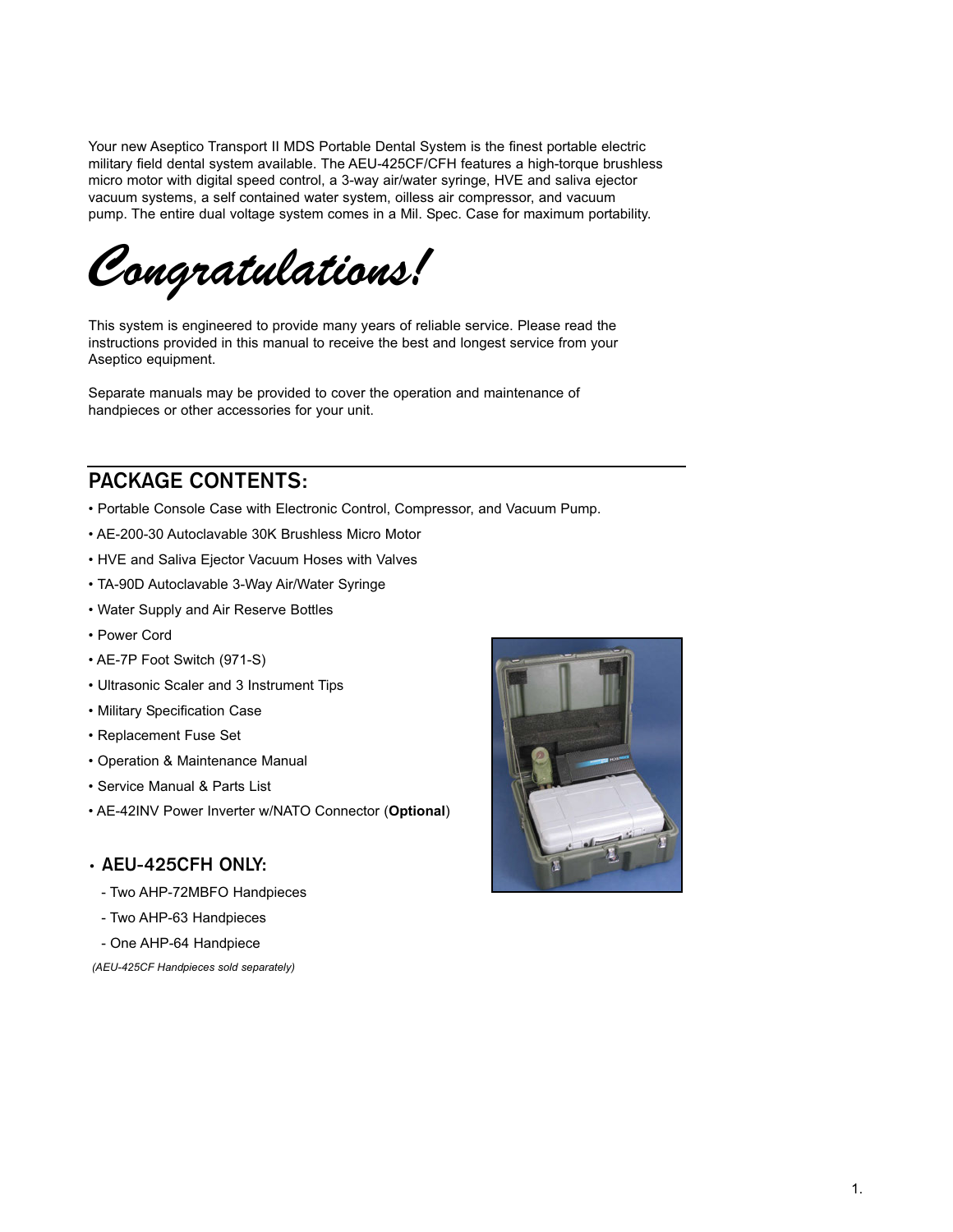# **SPECIFICATIONS:**

| Size:                              | 10.5" x 14.5" x 24"<br>(27 cm x 36 cm x 61 cm)                                                                                                                 |
|------------------------------------|----------------------------------------------------------------------------------------------------------------------------------------------------------------|
| Volume:                            | 1.81 cu. ft. $(0.05 \text{ m}^3)$                                                                                                                              |
| Weight:                            | 52.5 lbs (23.8 kg)                                                                                                                                             |
| Power Source:                      | AC Dual Voltage Auto-Switching<br>120 V @ 60 Hz or 230 V @ 50 Hz /60 Hz                                                                                        |
| Power Inverter:                    | 24 V DC to 120 V AC                                                                                                                                            |
| Power Rating:                      | 800 W                                                                                                                                                          |
| <b>Operating Pressure:</b>         | 45 - 50 PSI (344 kPa)                                                                                                                                          |
| <b>Constant Air Flow Pressure:</b> | 40 PSI, 0.4 SCFM (275 kPa, 11.2 liters/min)                                                                                                                    |
| High Volume Vacuum:                | 3.3 SCFM @ -4" Hg (93.4 liters/min)                                                                                                                            |
| Low Volume Vacuum:                 | 1.3 SCFM $@ -1.5"$ Hg $(36.8 \text{ liters/min})$                                                                                                              |
| Air Reserve Capacity, Standard:    | 45.8 cu. in. (750 cc)                                                                                                                                          |
| <b>Water Reservoir Capacity:</b>   | 25.4 fl. oz. (0.75 liter)                                                                                                                                      |
| Water Flow:                        | 6.5 fl. oz./min (0.192 liters/min)                                                                                                                             |
| High Volume Waste Tank Capacity:   | $0.2$ gal. $(0.75 L)$                                                                                                                                          |
| Low Volume Waste Tank Capacity:    | $0.11$ gal. $(0.4 L)$                                                                                                                                          |
| Duty cycle for AE-200-30 motor:    | Water coolant/irrigant on: Continuous use (100%)<br>Water coolant/irrigant off: Intermittent use -<br>2 minutes on and 3 minutes off (40%)                     |
| Noise Levels                       | $72 \pm dB$ @ 3'4" (1 m)                                                                                                                                       |
|                                    |                                                                                                                                                                |
| <b>Environmental Conditions:</b>   | Operating Temperature 0 to 45 C (32 to 113 F)<br>Transport/Storage Temperature:<br>$-20$ to 60 C ( $-4$ to 140 F)<br>Relative Humidity 5 to 95% non-condensing |
|                                    | Altitude 0 to 3048 meters (0 to 10,000 feet)                                                                                                                   |

### **AEU-425CF/CFH Transport MDS with Optional Inverter and NATO Connector in Mil. Spec. Case**

| Size:                 | 25.5" x 24" x 12" (65 cm x 61 cm x 30.5 cm) |
|-----------------------|---------------------------------------------|
| <i>Volume:</i>        | 4.25 cu. ft. $(0.12 \text{ m}^3)$           |
| Weight (Total):       | 80.1 lbs (36 kg)                            |
| NSN: 6520-01-508-9583 |                                             |

### **Compatible 1:5 Increaser Fiber Optic Handpieces:**

Kavo Intramatic Lux 3 - Part Number: 553-5350 NSK Ti-Max E95L - Order Number: C347 Bien-Air - Reference Number 133.41.01 All E-style fiber optic handpieces from the above vendors are compatible with the motor.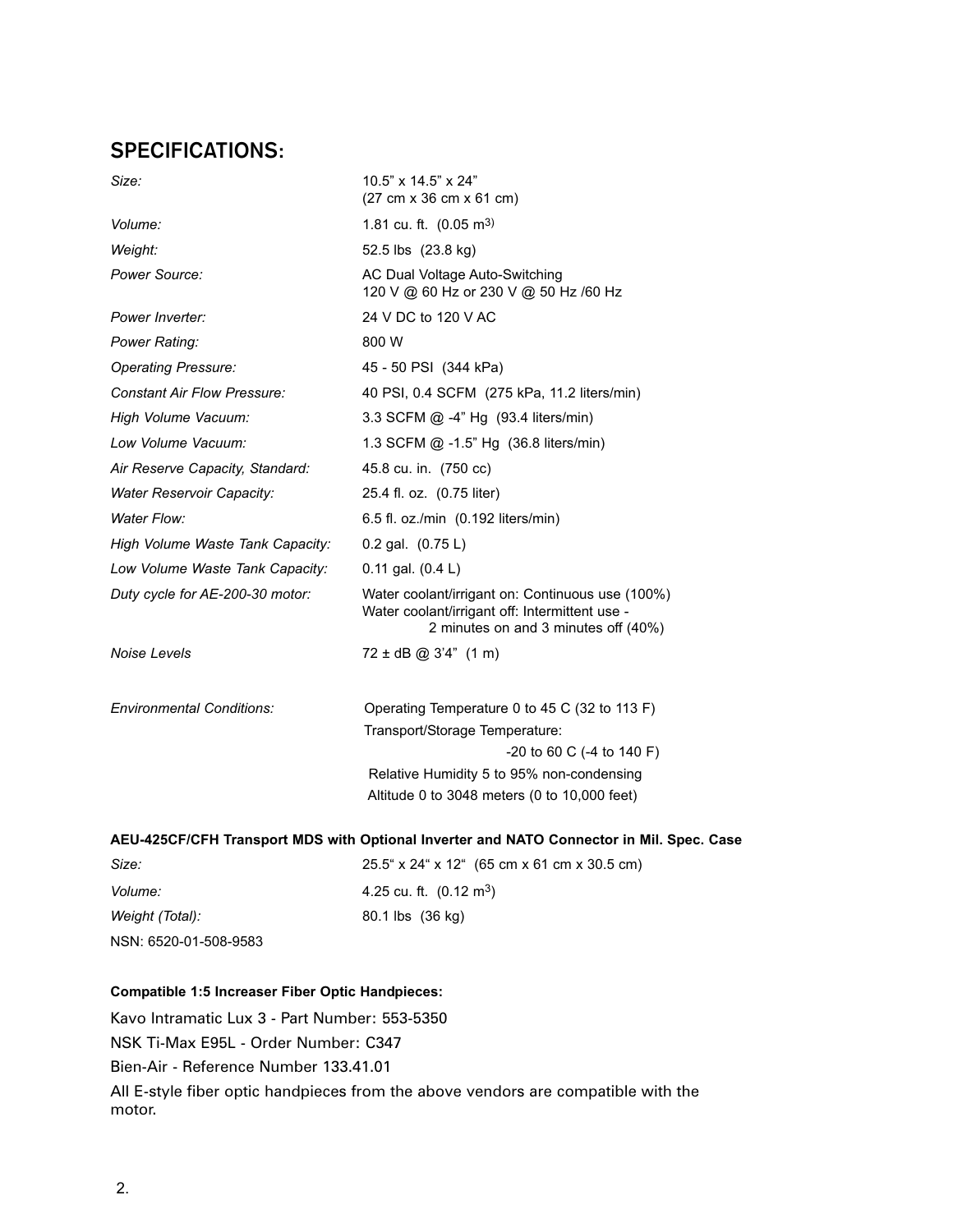# **SAFETY PRECAUTIONS:**

Aseptico accepts no liability for direct or consequential injury or damage resulting from improper use, arising in particular through the non-observance of the operating instructions, or improper preparation and maintenance.

| <b>WARNING:</b> | Sterilize before first and all uses.<br>Clean, disinfect, and sterilize new or repaired handpieces and instruments<br>before first use. Only use sterilized handpieces and instruments during<br>treatment. Non-sterile handpieces and instruments may cause bacterial or viral<br>infections. Always sterilize handpieces and instruments after operation.               |
|-----------------|---------------------------------------------------------------------------------------------------------------------------------------------------------------------------------------------------------------------------------------------------------------------------------------------------------------------------------------------------------------------------|
| <b>CAUTION:</b> | Always examine unit components for damage before commencing treatment.<br>Damaged components must not be used and must be replaced.                                                                                                                                                                                                                                       |
| <b>WARNING:</b> | Use for intended purposes only. Failure to observe the operating instructions<br>may result in the patient or user suffering serious injury or the the product being<br>damaged, possibly beyond repair. Before using this product, make sure that you<br>have studied and understood the operating instructions.                                                         |
| <b>WARNING:</b> | For use by qualified and trained personnel only.                                                                                                                                                                                                                                                                                                                          |
| <b>WARNING:</b> | Do not install where there is a risk of an explosion. The Transport MDS is not<br>intended for operation in the presence of flammable anesthetics or gases.                                                                                                                                                                                                               |
| <b>WARNING:</b> | <b>CONTRAINDICATIONS</b><br>Ultrasonic oscillations emitted by the Ultrasonic Scaler may prevent the proper<br>function of cardiac pacemakers. Therefore, Aseptico recommends that patients<br>with a cardiac pacemaker should not be treated with the Ultrasonic Scaler<br>component of the Transport MDS.                                                               |
| <b>WARNING:</b> | Instruments may fracture. The Ultrasonic Scaler instruments oscillate at high<br>frequency during operation. In rare cases, these oscillations may cause the<br>instrument to fracture during treatment. To help prevent the tips from fracturing<br>and possibly injuring the patient, always follow the scaler manufacturer's<br>recommended ultrasonic power settings. |
| <b>WARNING:</b> | Do not use the Ultrasonic Scaler dry. If used dry, the Instrument Tip will heat<br>immediately. This may cause thermal injury to the tooth. Ensure that adequate<br>liquid coolant is always available.                                                                                                                                                                   |
| <b>CAUTION:</b> | Never use the Ultrasonic Scaler on metal or porcelain restorations. The high<br>frequency ultrasonic oscillations may loosen the restoration.                                                                                                                                                                                                                             |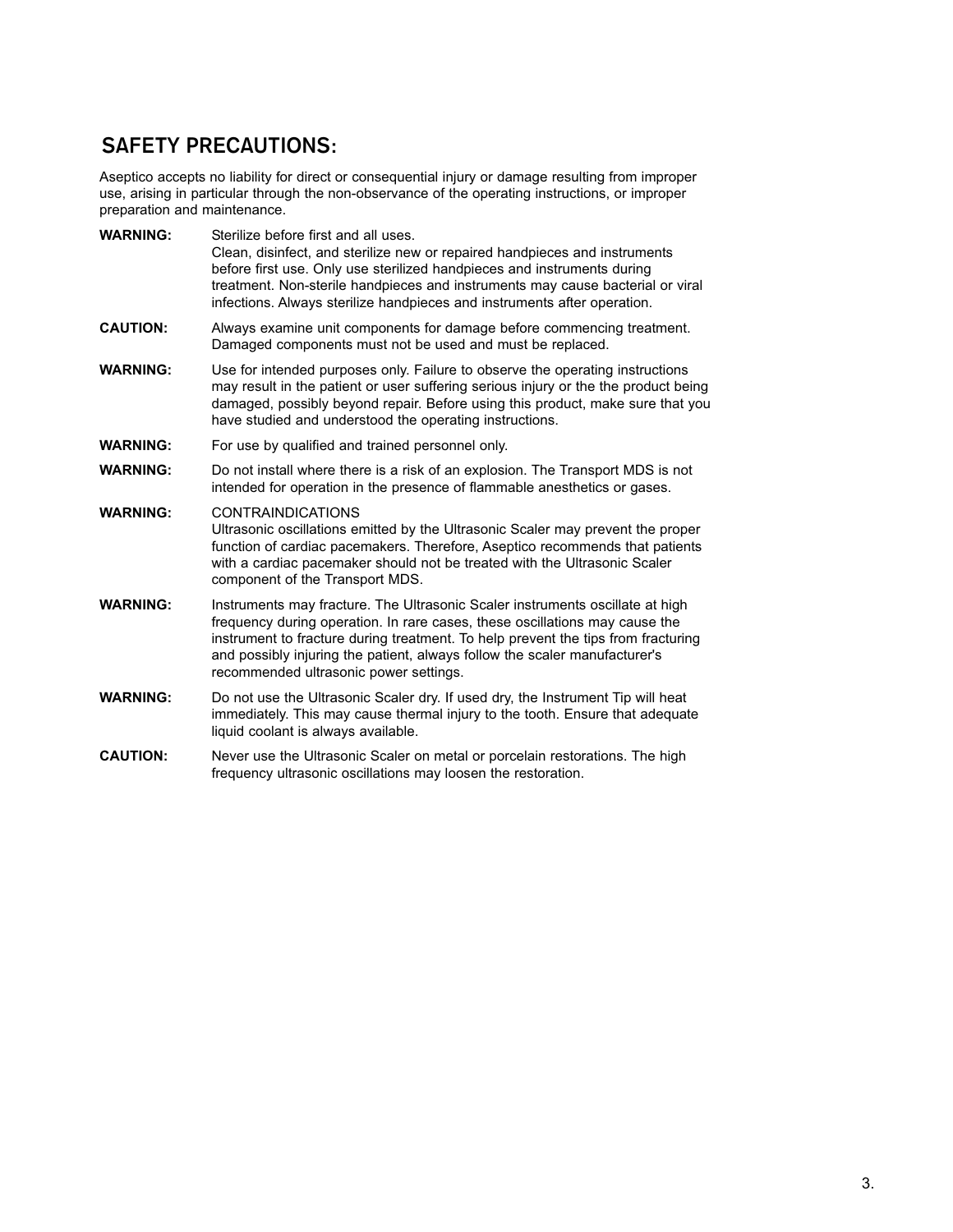# **SETTING UP THE UNIT:**

**NOTE:** The AEU-425CF/CFH is manufactured with 250V (6.3A rated) fuses installed, if operating with a 230V power source, change to the 3.15A rated fuses before operation.

- **1.** Unpack the Console Case and attach the power cord to the lower front of the Electric Control Console and plug into a grounded electrical receptacle or the Power Inverter (See Page 7). The AEU-425CF/CFH has dual voltage auto-detection circuitry that allows the unit to operate while using a power source that is either 120V or 250V and either 50Hz or 60Hz. **NOTE:** Be sure the correct fuse and power cord is used for each voltage. (See pg. 12)
- **2.** Connect the motor to the receptacle on the lower front panel of the Electric Control Console.
- **3.** Attach the appropriate "E" Type handpiece to the motor. Align handpiece tab with motor alignment slot. See Figs. 1 & 2 .



- **4.** Attach the supplied AE-7P On/Off Foot Switch to the connector on the front of the Electric Control Console marked "Foot Switch".
- **5.** Move the 3-Way Air/Water Syringe from the travel clip and place it in the left holder on the front of the unit.
- **6.** Remove the Ultrasonic Scaler from its travel pouch and connect an Instrument Tip.
- **7.** Connect the Air Reserve Bottle above "Air" marking (the right rear connection on the right side of the unit.)
- **8.** Fill the Water Supply Bottle with clean water and connect to the cap with the pressure gauge.
- **9.** Place the large Waste Tank in the unit with the large white connection to the rear left of the instrument and attach the white connection coming from the vacuum motor. Connect the high volume vacuum (HVE) to the large gray connector towards the front of the instrument. Connect the black electrical connector to one of the black electrical waste container connections (Figs. 4 & 6). Secure tank by running bungee cord from hooks on bottom panel over Waste Tank lid.
- **10**. Place the small Waste Tank in the unit with the small gray connector towards the front. Attach the gray hose coming from above to the white connector. Connect the Low Volume Vacuum (saliva ejector) line to the gray connector towards the front of the instrument. Connect the black electrical waste container connections (Figs. 4 & 6). Secure the tank by running the bungee cord from the hooks on the bottom panel over the small waste tank lid. (Fig. 6)

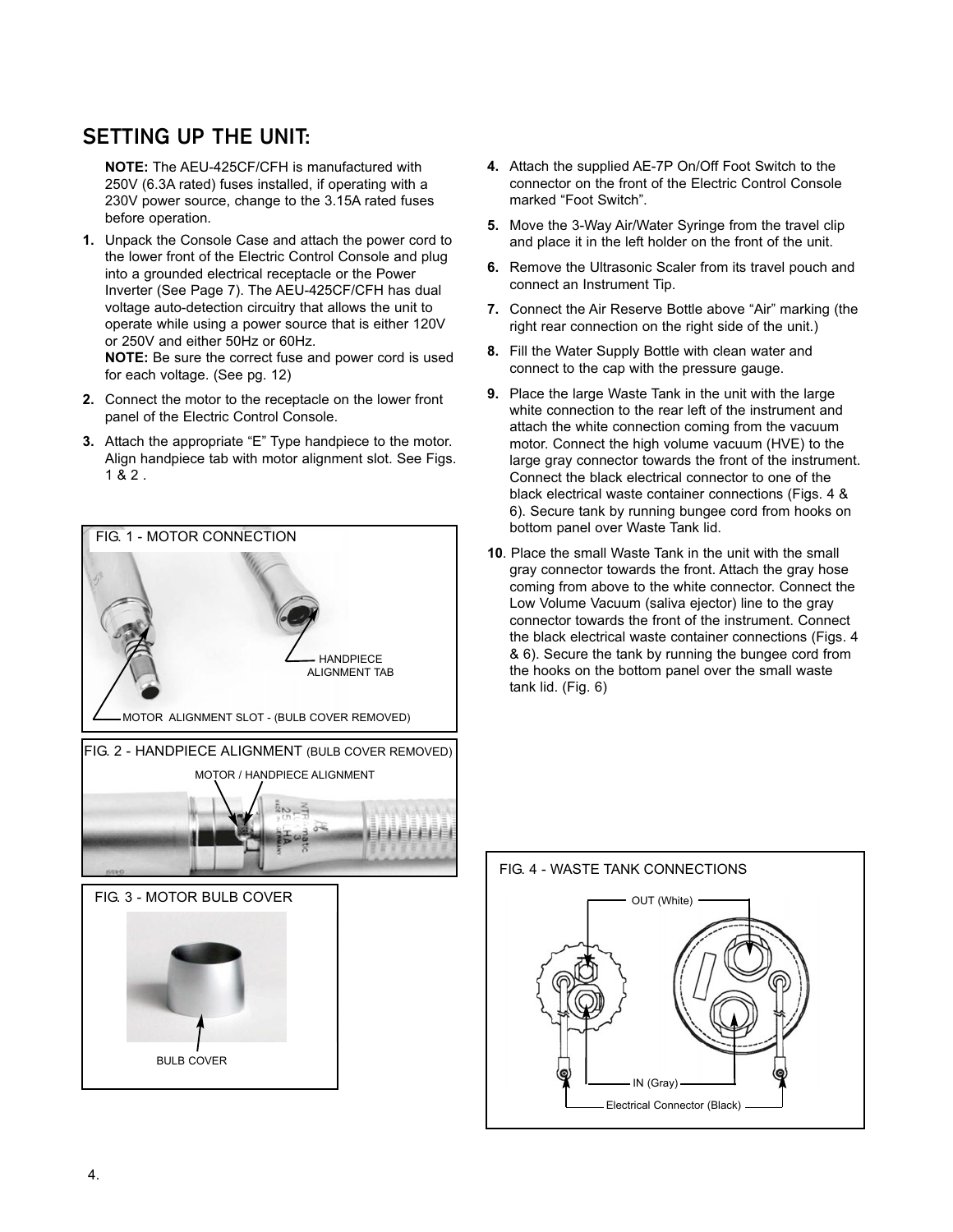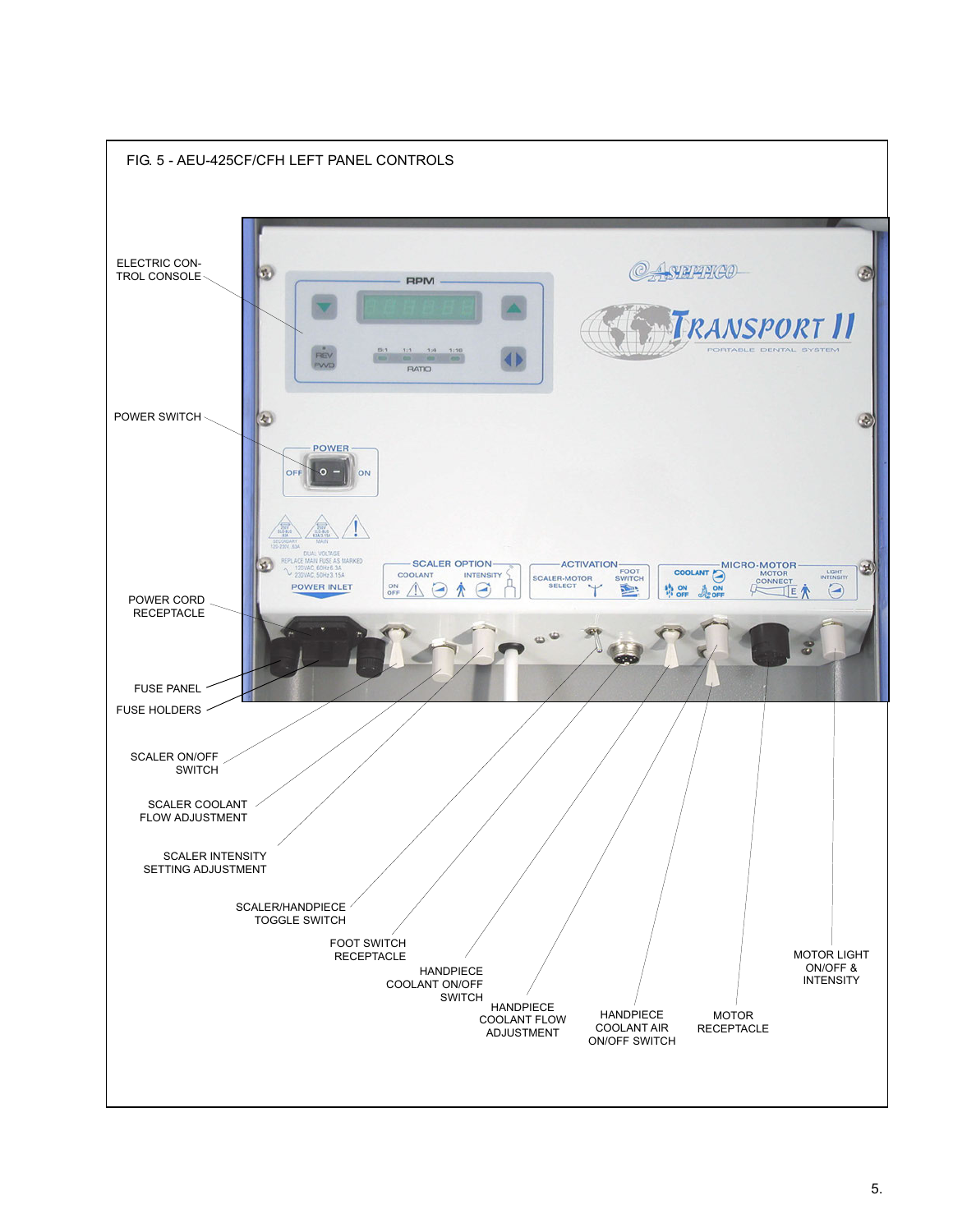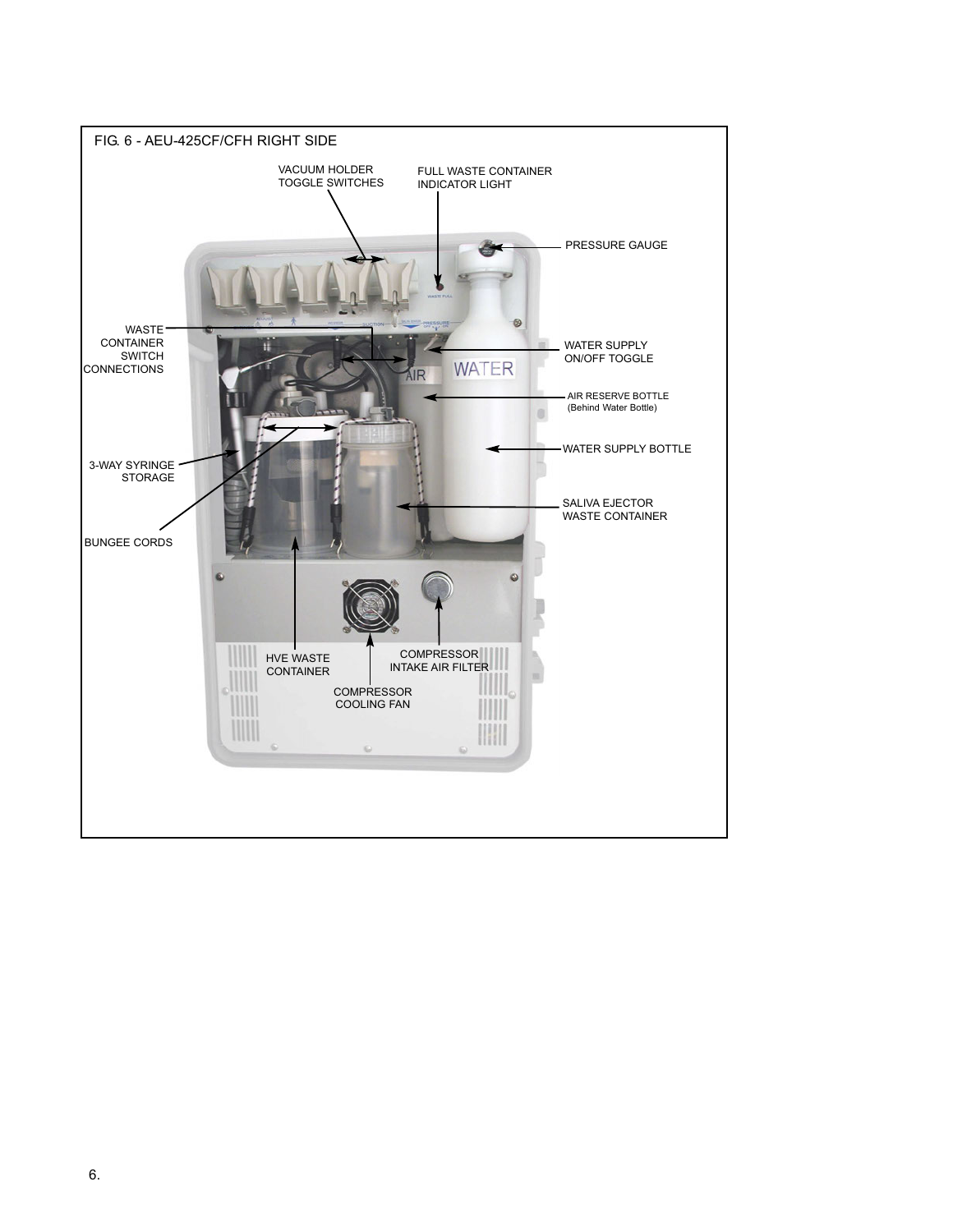

- using the optional 24V DC to 110V AC Power Inverter and NATO connector. See Fig. 9.
- 1. Attach the NATO Connector to a Vehicle or Generator that supplies 24V DC power.
- 2. Plug the AEU-425CF/CFH into the Power Inverter and begin operation.



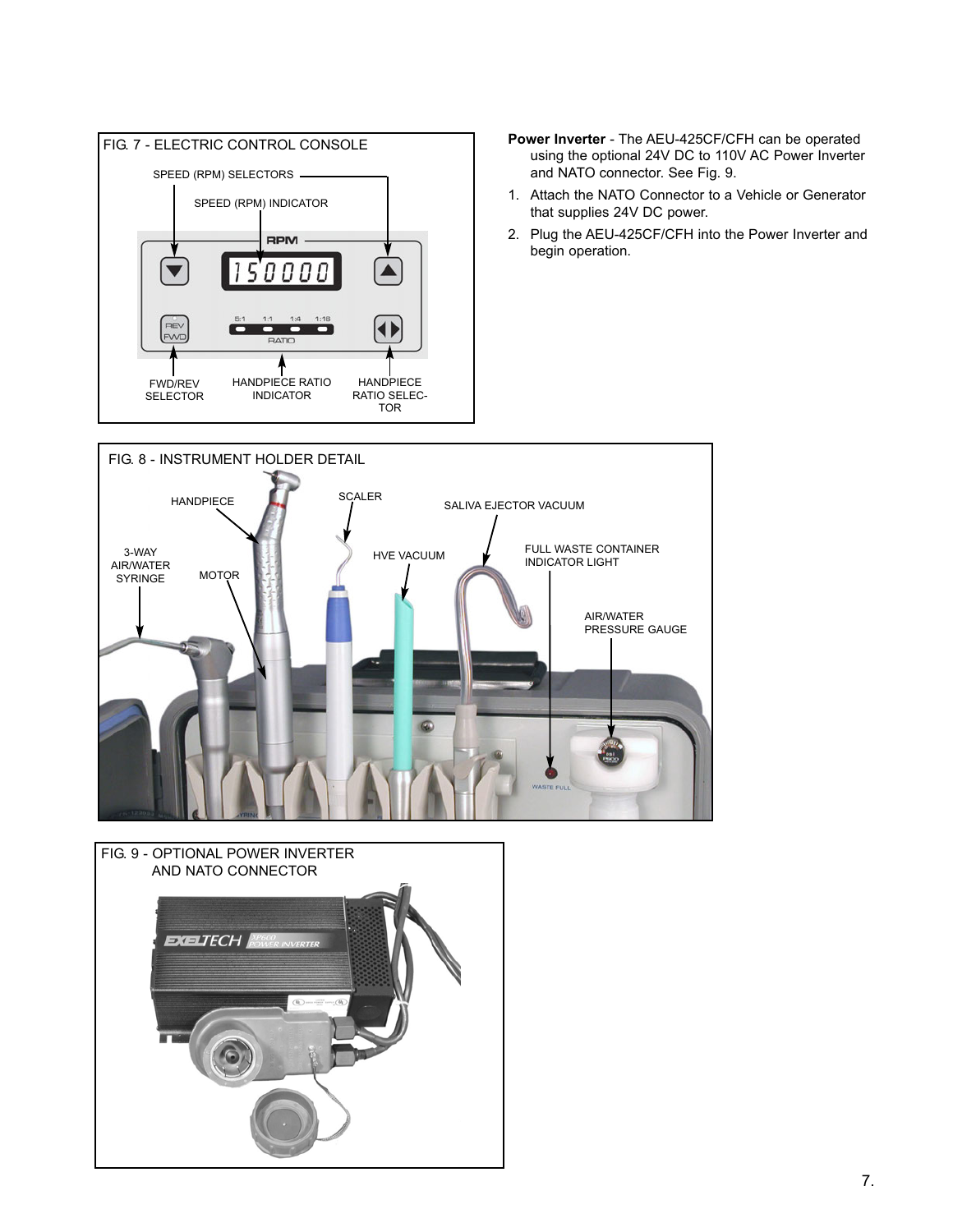# **OPERATION FUNCTIONS:**

- **1. Power Switch** Controls power on/off to console. When the AEU-425CF/CFH is turned on, the Electric Control Console will light.
- **2. Handpiece Ratio Selector** Calibrates the Handpiece Ratio Indicator to read accurately for four different handpiece ratios. Push the Handpiece Ratio Selector until the Handpiece Ratio Indicator matches the handpiece ratio you are using. Different handpiece ratios are required to obtain different speed ranges for dental procedures. Ratio settings are held in memory even after unit is turned off.
- **3. Speed (RPM) Selector** Controls speed of motor and handpiece. Push the up arrow to increase speed and the down arrow to decrease speed. The Speed (RPM) Indicator shows actual RPM. For complete display accuracy, the Handpiece Ratio Indicator must exactly match the ratio of the handpiece being used. Speed settings are held in memory even after unit is turned off.

| Handpiece<br>Ratio | <b>Speed</b><br>Range (RPM) |
|--------------------|-----------------------------|
| 1:5 Increaser      | $25,000 - 150,000$          |
| 1:1                | $4,000 - 30,000$            |
| 4:1 Reduction      | $1,000 - 7,500$             |
| 16:1 Reduction     | $300 - 1,800$               |

- **4. Forward/Reverse Selector**  Determines the rotation of the motor and handpiece. A red L.E.D. light and audible beeper indicate the reverse rotation.
- **5. Handpiece Water Coolant** Switches the water coolant to the handpiece on and off. When switched to the on position, coolant water will flow when the handpiece is in operation. Rotate the Handpiece Coolant Flow Adjustment Knob clockwise to decrease water flow and counterclockwise to increase water flow.
- **6. Handpiece Coolant Air** Switches the air coolant to the handpiece on and off. When switched to the on position, coolant air will mix with the water flow to create a spray when the handpiece is in operation.
- **7. Three-Way Air/Water Syringe** Pressing the left button dispenses water. Pressing the right button dispenses air. Pressing both buttons simultaneously dispenses an air/water mist.

**8. Ultrasonic Scaler** - *See accompanying documents.*The Ultrasonic Scaler has adjustable ultrasonic levels and a water coolant system.

The scaler includes 3 instrument tips: The #37 instrument is specially developed for subgingival scaling, furcations, supragingival fine scaling and spot removal. The #38 tip is used for lingual and buccal subgingival scaling and furcations. The #39 tip is used for universal lingual and buccal supragingival scaling.

The scaler is controlled by the Scaler Ultrasonic Setting Adjustment Knob. Turn clockwise to set the ultrasonics to max. Turn counterclockwise to set the ultrasonics to min.

- **9. Coolant for Ultrasonic Scaler** The coolant level is controlled by the Scaler Coolant Flow Adjustment Knob. Turn clockwise to increase coolant flow. Turn counterclockwise to decrease coolant flow.
- **10. Motor Handpiece Light**  To operate the handpiece light, turn on the light switch and press the foot pedal. After the foot pedal is released, the light will turn off after approximately 10 seconds. The light switch also acts a dimmer. Rotating the light knob changes the intensity of the light. If the user flips the Scaler/Handpiece Toggle Switch to the scaler position, the fiber optic light will automatically turn off.



SEE ACCOMPANYING SCALER DOCUMENTS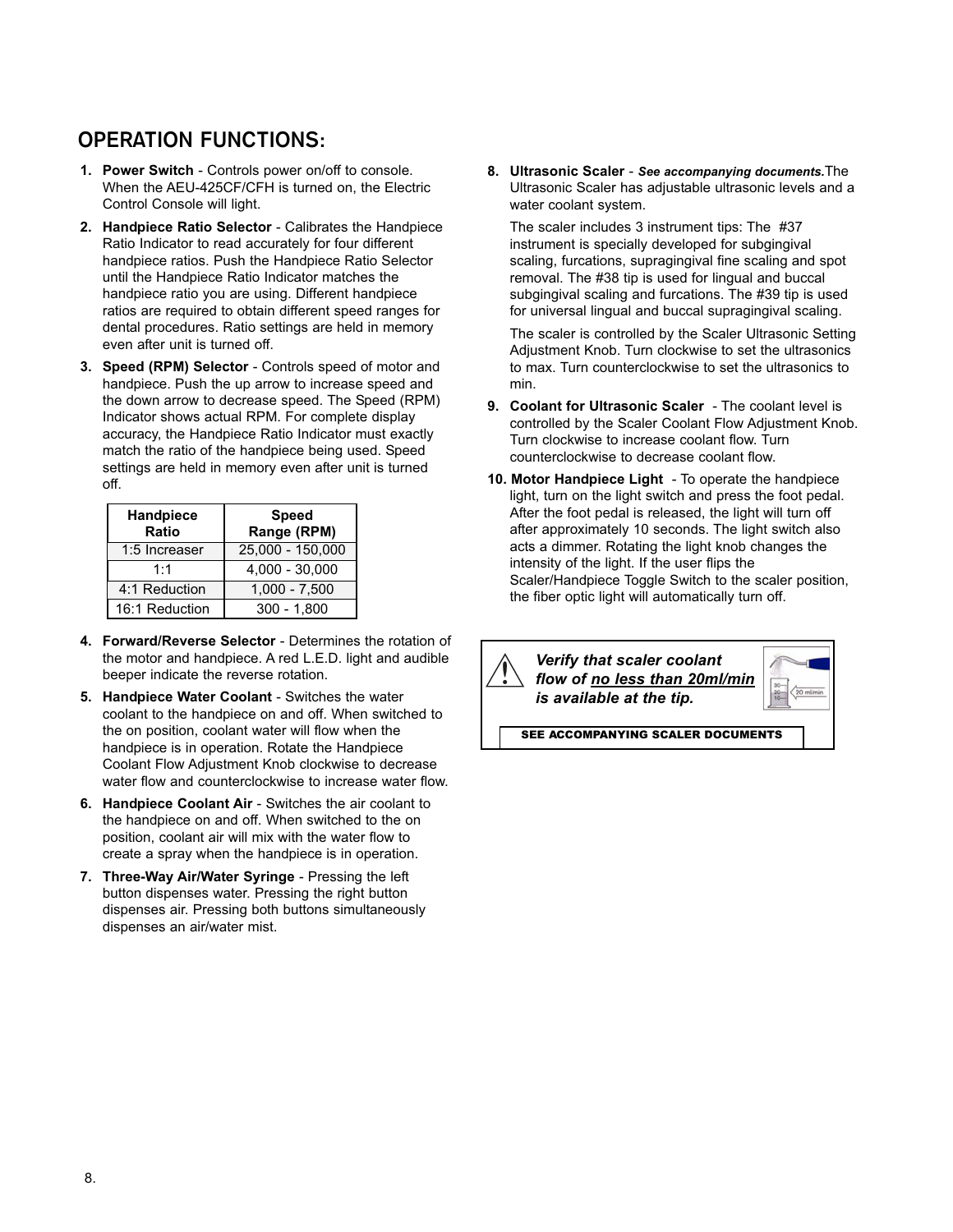- **9. Foot Switch** The Foot Switch provides on/off operation to the motor, water coolant, to the handpiece, and the handpiece light when the Scaler/Motor Toggle Switch is on the right (Motor) side. The Foot Switch provides on/off operation to the Ultrasonic Scaler and water coolant to the Scaler Instrument when the Scaler/Motor Toggle Switch is on the left (Scaler) side.
- **10. Water Supply Bottle** The Aseptico AEU-425CF/CFH incorporates a self contained pressurized water system. This consists of a 0.75-liter bottle dispensing water through the 3-Way Air/Water Syringe, for Handpiece Coolant, and the Ultrasonic Scaler Coolant. The Water Supply Bottle attaches to the threaded reservoir connector, located below the pressure gauge in the AEU-425CF/CFH case.

Do not store water in the Water Supply Bottle while transporting the AEU-425CF/CFH.

#### *To refill the Water Supply Bottle:*

#### **WARNING:**

Before unscrewing the Water Supply Bottle, vent reserve pressure. Turn the Water Supply On/Off Toggle into the "Off" position, allowing pressure to release.

- 1. Before removing the bottle for refilling, it must be depressurized. Turn the Water Supply On/Off Toggle into the "Off" position, allowing pressure to release.
- 2. Unscrew bottle
- 3. Fill with water.
- 4. Screw bottle onto reservoir connector
- 5. Turn the Water Supply On/Off Toggle to the "On" position.

**11. Air Reserve Tank** - The air reserve tank is located behind the water supply tank and stores pressurized air for the 3-Way Air/Water Syringe. The Air Reserve tank is easily removed to drain condensation.

### **WARNING:**

Before unscrewing the Air Reserve Tank, vent reserve air pressure in the tank. Press the right (Air) button on the 3-way Air/ Water Syringe or open the low vacuum, with unit power off, to depressurize the air reserve tank.

**12. HVE and Saliva Ejector Vacuums** - The Transport MDS is equipped with a High Volume (HVE) and a Low Volume (Saliva Ejector) Vacuum System. Both vacuum systems operate from separate vacuum sources with automatic controls.

When the Vacuum Holder Toggle Switch is off (to the left), the vacuum system will stay off even when the vacuum valves are removed from the holder, until the toggle switch is turned on.

### **IMPORTANT NOTE:**

To prevent the HVE and Low Volume (Saliva Ejector) compressor system from running excessively, ensure that the vacuum heads are firmly cradled in their holders after each use and that their spring-loaded control levers are toggled 'Off''.

When the Vacuum Holder Toggle Switch is in the on position (to the right), the vacuum will start automatically when the vacuum valves are removed from the holder. The vacuum pump will start and waste from the vacuum system will collect in the plastic waste containers. The waste container should be emptied when it is ¾ full or when the red LED full waste container light is lit.

The High Volume (HVE) Vacuum System contains a screen inside the Waste Tank Container. This is used for collecting large debris upon vacuum intake.

#### *To empty the Waste Container:*

- 1. Turn off the unit.
- 2. Disconnect hoses.
- 3. Disconnect electrical level connection. (Pull on connector, not wire)
- 4. Empty container.
- 5. Reconnect hoses and connector.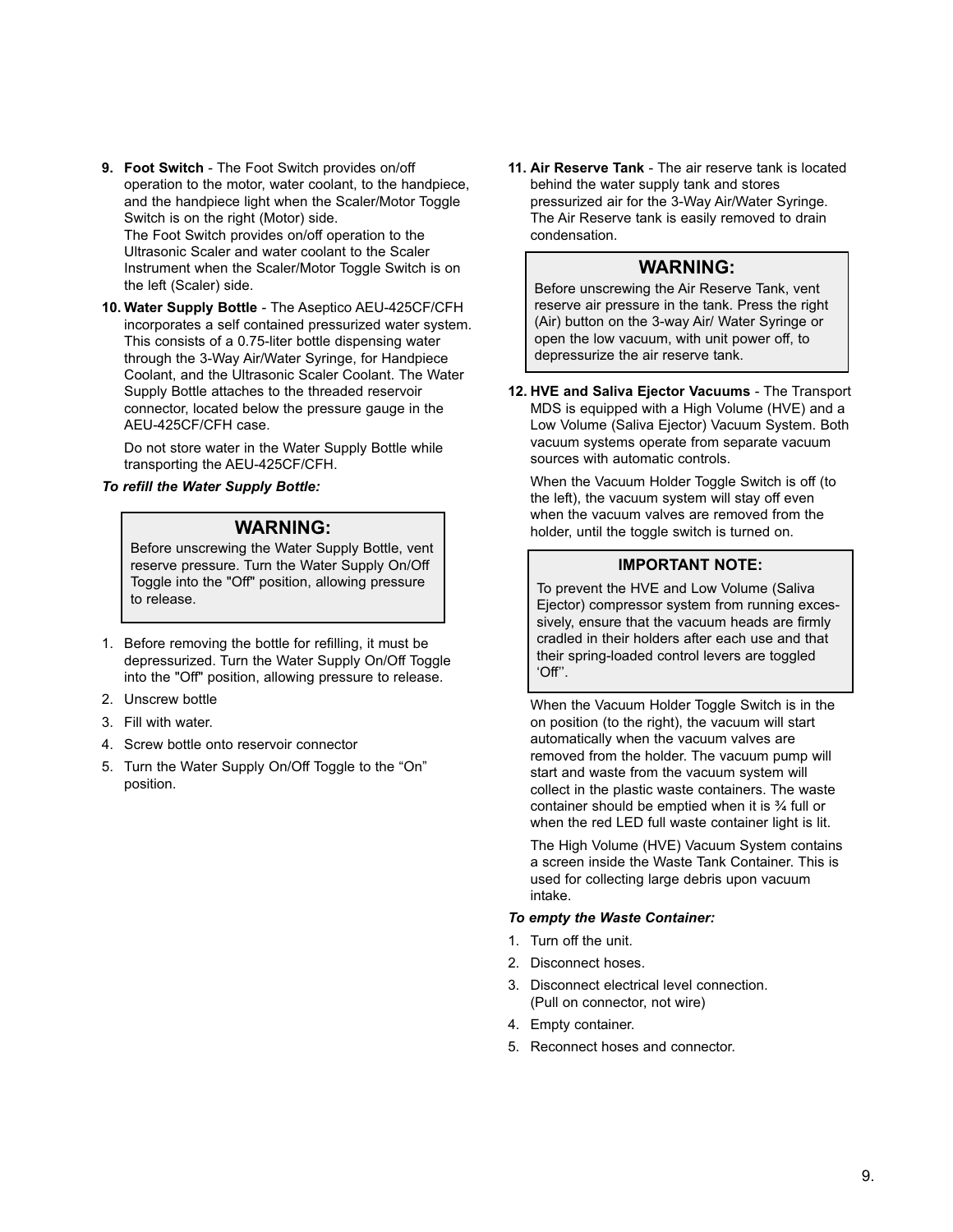# **OPERATION:**

After the unit has been set up and you have made yourself familiar with the operation functions, you are ready for operation as follows:

1. Turn the power switch on the front of the console to the 'ON' position. The Electric Control Console will light and the unit will pressurize.

**NOTE:** Whenever the pump turns on, the HVE vacuum will also come on.

- 2a. Using the Motor: Flip the Scaler/Motor Toggle Switch to the right (Motor) side.
- 2b. Attach a sterile handpiece to the motor and set the Ratio Selector to match the gear ratio of the handpiece being used (i.e. 1:5 for a 1:5 increaser handpiece, or 4:1 for a 4:1 reduction handpiece).
- 2c. Adjust the up/down arrows on the RPM display to the desired operating speed on the RPM readout.
- NOTE: The RPM display indicates true bur speed when the Ratio Selector is in the appropriate position. Make sure the Ratio Selector matches the handpiece ratio for display accuracy.
- 2d. Motor Coolant/Irrigation:

Turn the Handpiece Coolant Water Switch on. Adjust the Handpiece Coolant Water Flow Knob to the desired setting.

2c. Motor Coolant Air/Irrigation:

Turn the Handpiece Coolant Air Switch on to create spray. Adjust the Handpiece Coolant Water Flow Knob to the desired spray setting.

3a. Using the Ultrasonic Scaler:

*See accompanying documents.*

Flip the Scaler/Motor Toggle Switch to the left (Scaler) side. Rinse the water line before attaching tip by pressing the foot switch and allowing the water to flow for 30 seconds.

3b. Screw on a sterile Instrument Tip to the Scaler Handpiece and tighten it firmly. Turn carefully backwards approx. 1mm. This will put the tip in a neutral position so it can move freely.



SEE ACCOMPANYING SCALER DOCUMENTS

### **WARNING:**

Ensure proper coolant flow before using Scaler on a patient. Heat emitted by the Scaler may damage teeth if coolant water is not atomized at the Scaler tip.

- 3c. Adjust the Scaler Coolant Flow Control Knob to the desired setting. The coolant should create a mist around the Scaler tip.
- 3d. Adjust the Scaler Ultrasonic Setting Knob to the desired setting.
- 4. Use the 3-Way Air/Water Syringe as necessary for irrigation or drying. A plastic dental barrier sheath made for the 3-way syringe must be used on syringes that have not been autoclaved.
- 5. Adjust the vacuum pressure by moving the valves on both the HVE and saliva ejector vacuum heads.
- 6. Press the foot control to activate Motor or Scaler and begin operation.
- 7. Empty the Vacuum Waste Tank when it is 75% full. If the red 'Full waste container indicator light' turns on, the vacuum system is full. When this occurs, shut down vacuum system, and empty the waste tank.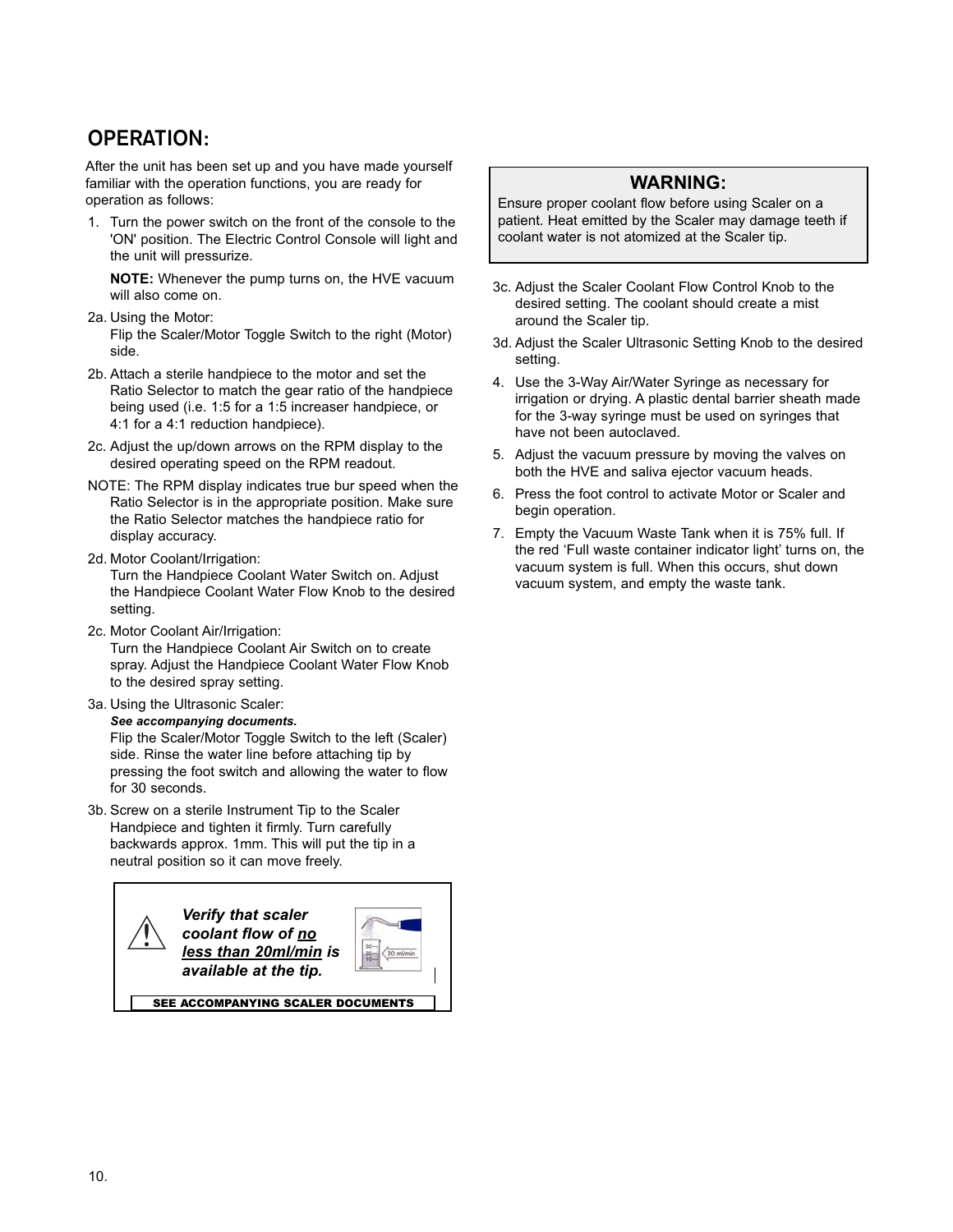# **STERILIZATION AND MAINTENANCE:**

**HANDPIECES -** Thorough cleaning and lubrication of handpieces after each use and before sterilization is very important to ensure proper operation and service life of the handpiece. Follow the instructions provided with the handpiece for complete maintenance instructions.

**IMPORTANT!** Protect motor from excess oil draining from handpiece. After lubricating and before autoclaving, stand handpiece by its base on a paper towel and allow excess oil to drain.



**MOTORS** - The AE-200-30 motor is fully autoclavable. To autoclave motor only, **detach the motor from motor cord** by unscrewing the metal motor-to-cable connector counterclockwise (see photo below). Steam autoclave the motor at 132° C (275° F) for ten minutes. Wipe down the motor cable with disinfecting solution. We recommend also sleeving the cable between each patient.

#### **WHEN THE MOTOR CORD MUST BE AUTOCLAVED, AUTOCLAVE CORD AND MOTOR JOINED - DO NOT SEPARATE THE CORD FROM MOTOR.**

Note: Extensive autoclaving will shorten the life of the motor cord.

**MOTOR BULB** - The motor light bulb may become dirty in the autoclave and require cleaning or replacement. To remove bulb, unscrew bulb cover from end of motor housing and insert dental pick or other small pointed instrument into guide hole at base of bulb (see photograph).



Slide bulb forward until disconnected from socket in motor housing. Wipe bulb with clean soft cloth - do not handle bulb with bare fingers. Reinstall bulb with guide hole facing outward. Carefully guide the bulb's contact pins back into their respective socket holes.

**MOTOR O-RINGS** - Replace motor O-rings when worn or damaged (see photo below). Gently peel old O-ring out of groove and replace with new ring (PN 520069). Occasionally apply rubber compatible lubricant to O-rings to

maintain flexibility.



### **WARNING :**

- Do not attempt to disassemble the motor.
- Do not oil or lubricate the motor.
- Do not attach a handpiece to the motor while the motor is running.
- Do not bend motor cord sharply.

Failure to comply with any of the above instructions may void your warranty



### **CAUTION FOR ALL STERILIZATION:**

- Do not submerge in any solutions.
- Do not use ultrasonic cleaners.

**VACUUM SYSTEM -** The HVE and Saliva Ejector Valves are fully autoclavable. Remove the valves from the hoses before autoclaving.

The vacuum hoses should not be autoclaved. Clean with a disinfectant solution. **CAUTION**: Use only NON-foaming cleansers in the vaccum lines.

#### **ULTRASONIC SCALER** - *See accompanying documents.*

The Scaler Handpiece Cover and Instrument Tips are fully autoclavable.

Disinfect and clean the Scaler Handpiece Cover and Instrument Tips before autoclaving. Autoclave at a maximum temperature of 135º C (275º F) for 10 minutes or 120º C (248º F) for 20 minutes.

Wipe off the Scaler Handpiece and its silicone hose with a soft cloth. Use a 45% isopropyl alcohol or detergent solution. **DO NOT IMMERSE** the handpiece in any fluid or spray any fluid directly on the handpiece.

**CONSOLE** - The exterior of the console may be cleaned by wiping with a soft cloth moistened with mild detergent or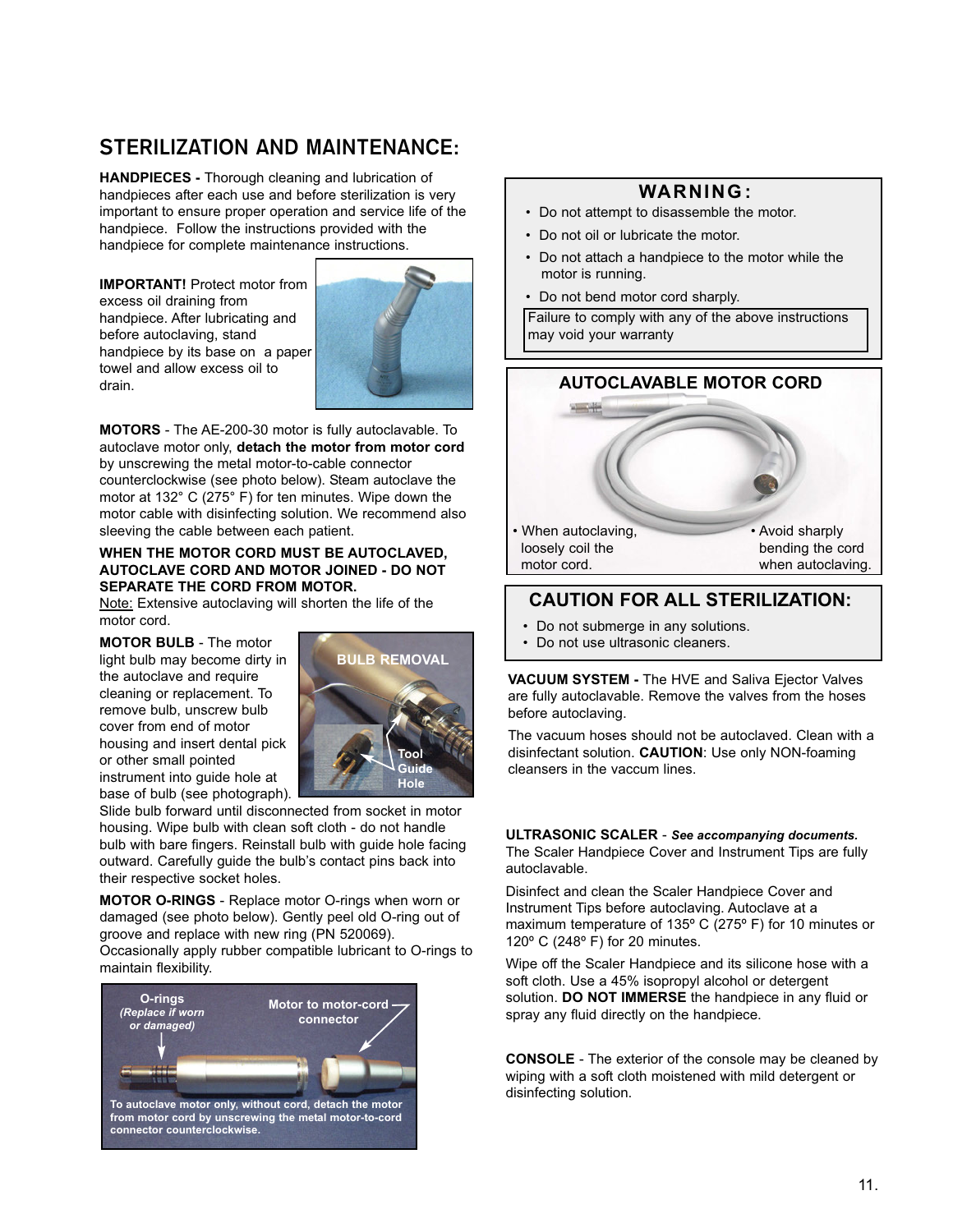# **STERILIZATION AND MAINTENANCE (continued):**

**WATER LINES** - Disinfect the water lines weekly.

Prepare a 1:10 bleach solution (1 part household bleach to 10 parts water). Remove water reservoir and discard residual water. Replace empty water supply tank and air purge all waterlines. Fill water supply tank with bleach solution. Run bleach solution through all lines. Allow bleach solution to stand in lines for 10 minutes. Remove water supply tank and discard bleach. Flush water supply tank and all lines thoroughly with clean water. Air purge and leave lines dry until next clinical use.

**SYRINGE TIPS - The AEU-425CF/CFH unit features a** three-way air/water syringe with quick change autoclavable tips.

### **TA-90D 3-WAY AIR/WATER SYRINGE-**

The Three-Way Air/Water Syringe features quick-change autoclavable tips: To remove a tip, press on the locking collar surrounding the tip socket and pull the used tip straight out of the socket (see Fig. 11). To insert a new tip, press locking collar and push tip into socket as far as it will go. Release collar and gently tug on tip before using to ensure that tip is securely locked into socket.

#### **Syringe Tip Sterilization:**

- **1)** Remove contaminated syringe tip.
- **2)** Remove all visible signs of
- contamination before autoclaving. **3)** Autoclave tip at 132° C (270° F) for ten minutes.
- **4)** Sterilize between each patient use.

**NOTE**: Since only the tips can be autoclaved, it is recommended that the Air/Water Syringe be bagged with a disposable, single-use plastic sleeve between each patient use.



# **CHANGING THE FUSE:**

### **WARNING:**

Turn the power off and unplug the unit before following the steps below.

### **MAIN FUSES**

- **NOTE: The AEU-425CF/CFH is manufactured with 250V (6.3A rated) fuses installed, if operating with a 230V power source, change to the 3.15A rated fuses before operation.**
- **1.** Remove the Fuse holder from the Power Inlet connector.
- **2.** Changing the fuse: Replace the fuse in the Fuse holder. **Replacement Fuses:** 120V: 6.3A, 250V slo-blo fuse 230V: 3.15A, 250V slo-blo fuse (Fuse size: 5 x 20mm)
- **3.** Replace the Fuse holder.

#### **SECONDARY FUSES**

- **1.** Unscrew each fuse holder from below the Inlet connector.
- **2.** Changing the fuse: **Replacement Fuses:** 0.63A, 250V slo-blo fuses (Fuse size: 5 x 20mm)
- **3.** Replace the Fuse holders.

# **EXTENSION CORD RECOMMENDATIONS:**

Use only a 3-wire extension cord that has a 3-blade grounding plug. Connect extension cord plug to a matching 3-slot receptacle. Ensure that the extension cord is in good condition and that its gage wire is the correct size wire to carry the current this product will draw. An undersized cord is a potential fire hazard and will cause a drop in line voltage, resulting in loss of power and causing the product to overheat. Figure 12 indicates the correct size cord for the length required and the ampere rating listed on the product nameplate. **If in doubt, use the next heavier gage cord. The smaller the gage number, the heavier the wire gage.**

| <b>FIG. 12</b>                |                                                  |     |     |     |     |     |     |                |                |
|-------------------------------|--------------------------------------------------|-----|-----|-----|-----|-----|-----|----------------|----------------|
|                               | <b>Recommended Wire Gage for Extension Cords</b> |     |     |     |     |     |     |                |                |
| Amps                          | <b>Minimum Gage</b>                              |     |     |     |     |     |     |                |                |
| $0 - 2$                       | 18                                               | 18  | 18  | 16  | 16  | 14  | 14  | 12             | 12             |
| $2 - 3$                       | 18                                               | 18  | 16  | 14  | 14  | 12  | 12  | 10             | 10             |
| $3 - 4$                       | 18                                               | 18  | 16  | 14  | 12  | 12  | 10  | 10             | 8              |
| $4 - 5$                       | 18                                               | 18  | 14  | 12  | 12  | 10  | 10  | 8              | 8              |
| $5 - 6$                       | 18                                               | 16  | 14  | 12  | 10  | 10  | 8   | 8              | 8              |
| $6 - 8$                       | 18                                               | 16  | 12  | 10  | 10  | 8   | 6   | 6              | 6              |
| $8 - 10$                      | 18                                               | 14  | 12  | 10  | 8   | 8   | 6   | 6              | 4              |
| $10 - 12$                     | 16                                               | 14  | 10  | 8   | 8   | 6   | 6   | 4              | 4              |
| $12 - 14$                     | 16                                               | 12  | 10  | 8   | 6   | 6   | 6   | 4              | 2              |
| $14 - 16$                     | 16                                               | 12  | 10  | 8   | 6   | 6   | 4   | 4              | $\overline{c}$ |
| $16 - 18$                     | 14                                               | 12  | 8   | 8   | 6   | 4   | 4   | $\overline{c}$ | 2              |
| 18-20                         | 14                                               | 12  | 8   | 6   | 6   | 4   | 4   | $\overline{2}$ | $\overline{2}$ |
| <b>120V</b><br><b>Volts</b>   | 25                                               | 50  | 100 | 150 | 200 | 250 | 300 | 400            | 500            |
| <b>240V</b>                   | 50                                               | 100 | 200 | 300 | 400 | 500 | 600 | 800            | 1000           |
| <b>Length of Cord in Feet</b> |                                                  |     |     |     |     |     |     |                |                |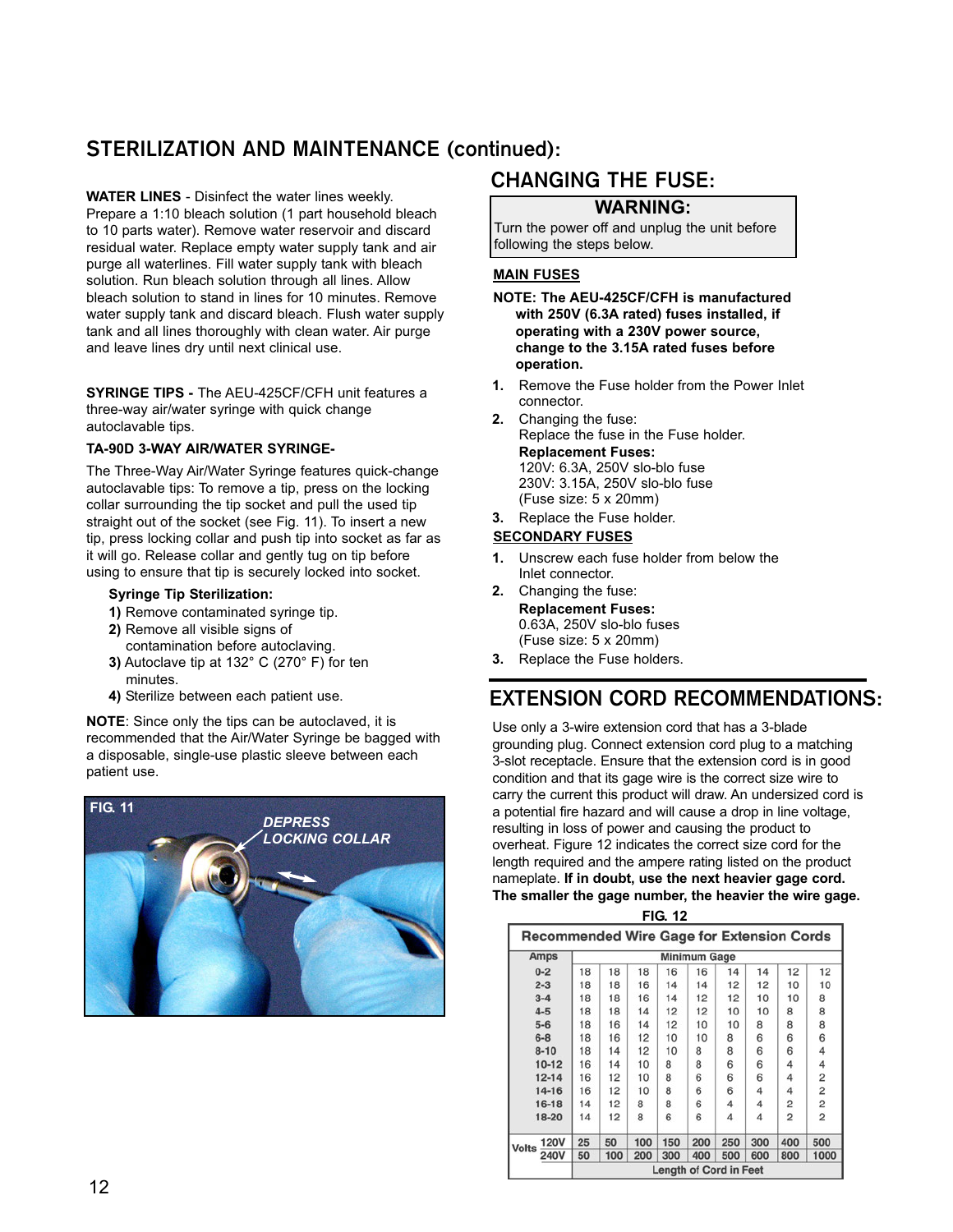# **TROUBLESHOOTING:**

| Problem:                                                                                                       | Correction:                                                                                                                                                                                                                                                                                                                                   |
|----------------------------------------------------------------------------------------------------------------|-----------------------------------------------------------------------------------------------------------------------------------------------------------------------------------------------------------------------------------------------------------------------------------------------------------------------------------------------|
| Console does not light when turned on:                                                                         | Check console to power connection.<br>Check that voltage is proper voltage.<br>Check fuse. If blown, replace with 6.3A/250V slo-blo fuse for 120V<br>operation, & 3.15A/250V slo-blo fuse for 230V operation.<br>Check secondary fuses. If blown, replace with 0.63A/250V slo-blo fuses.                                                      |
| Console lights when turned on, but<br>handpiece does not turn:                                                 | Check motor plug connection.<br>Check foot switch connection.<br>Depress foot switch.<br>Increase RPM.<br>Check that an instrument is properly seated in the handpiece and the<br>collet is closed.                                                                                                                                           |
| Improper display:                                                                                              | Turn power switch off, wait 5 seconds, then turn back on to reset.<br>Change ratio setting to match handpiece.                                                                                                                                                                                                                                |
| Motor slowing down or sluggish:                                                                                | Dirty, under-lubricated handpiece.<br>Handpiece lubricant is running into motor.<br>After lubricating, set handpiece with head down to let excess lubricant<br>drain out.                                                                                                                                                                     |
| Handpiece motor light does not turn on:                                                                        | Check bulb. Note: Do Not Handle Bulb With Fingers                                                                                                                                                                                                                                                                                             |
| Vacuum doesn't turn off when hoses are in                                                                      | Ensure that HVE and Low Volume (Saliva Ejector)                                                                                                                                                                                                                                                                                               |
| their holders:                                                                                                 | vacuum heads are firmly placed in their holders.<br>Check spring-loaded lever in holders.                                                                                                                                                                                                                                                     |
| Pressure fails to stabilize:                                                                                   | Check that air and water bottles are tight. Check line and fittings for air<br>leaks.                                                                                                                                                                                                                                                         |
| Pressure fails to turn off at approx. 50 PSI:                                                                  | Check for broken cable to pressure switch.                                                                                                                                                                                                                                                                                                    |
| Unit fails to build pressure:                                                                                  | Check that bottles are tight. Check wires for breaks to solenoid switch.                                                                                                                                                                                                                                                                      |
| Red LED on the plumbing chassis is lit:                                                                        | Empty full waste container.<br>Check waste level connections.                                                                                                                                                                                                                                                                                 |
| Compressor is on, but gauge shows no<br>increase in pressure:                                                  | Check that float in waste container moves freely.<br>Check three-way valve to see if the valve is switched. If the valve failed to<br>switch, the air will continue to come out of the filter.<br>Check the line from the compressor to the valve for a rupture.<br>Check the electrical connections to the three-way valve.                  |
| HVE vacuum switch (yellow dot) is in the On<br>position, but vacuum doesn't activate when<br>hose is removed:  | Inspect the toggle lever on the vacuum holder to see if it is stuck. Loosen<br>the setscrew under the switch and adjust the switch for proper operation.<br>Check the electrical connections on the switch.<br>Check the relay.                                                                                                               |
| HVE vacuum pressure seems lower:                                                                               | Check to see if the container is tight.<br>Check the trap to see if it is clogged.<br>Check to see if line to motor is crimped.                                                                                                                                                                                                               |
| Saliva ejector switch (red dot) is in the On<br>position, but vacuum doesn't activate when<br>hose is removed: | Inspect the toggle lever on the vacuum holder to see if it is stuck. Loosen<br>the setscrew under the switch and adjust the switch for proper operation.<br>Check the toggling connections to the air pilot valve and pump.<br>Check to see if the air pilot is functioning by removing the line to the pump<br>and seeing if air is present. |